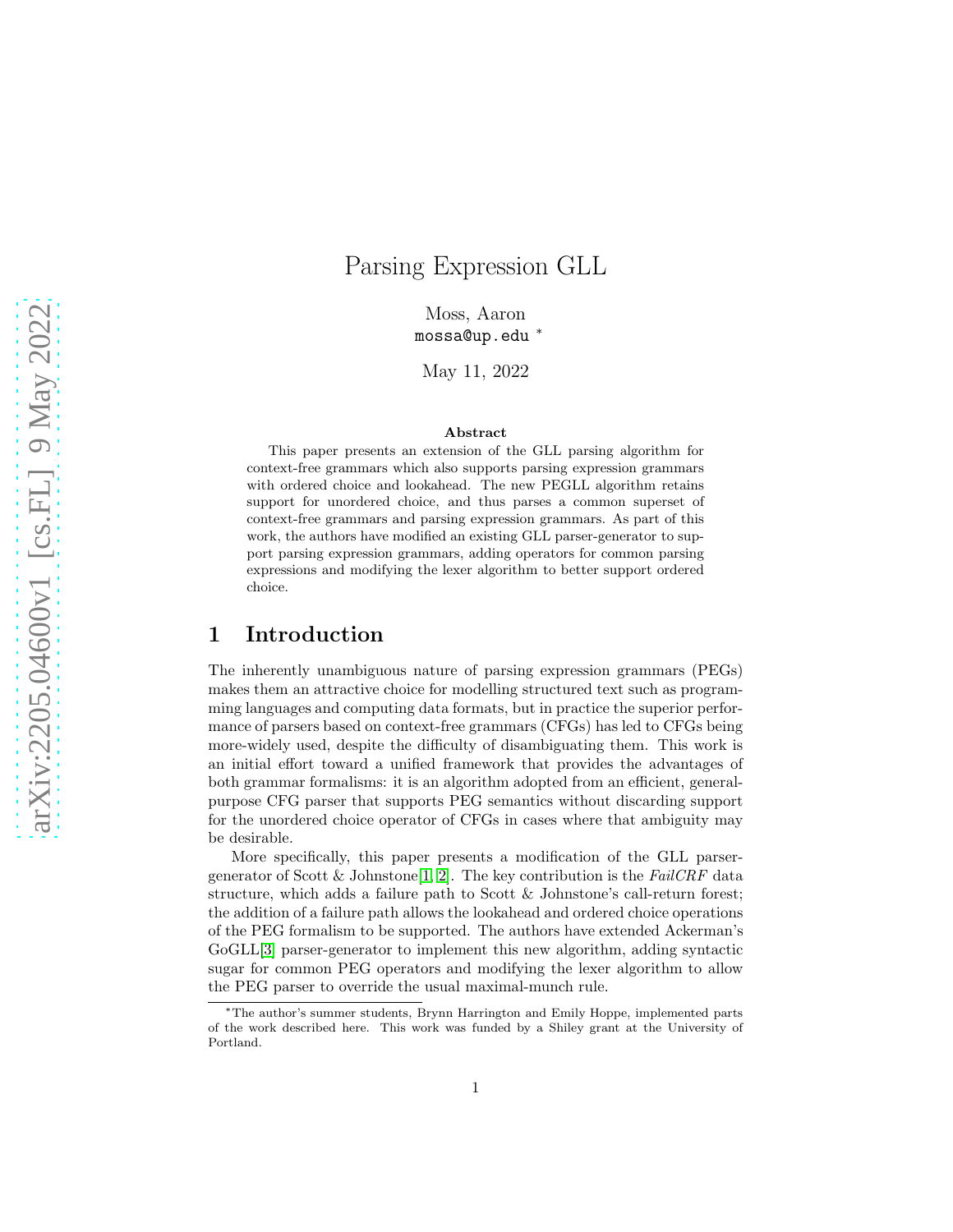$$
u(s) = \begin{cases} v & s = uv \\ \text{fail} & \text{otherwise} \end{cases}
$$
  
\n
$$
\varepsilon(s) = s
$$
  
\n
$$
\varnothing(s) = \text{fail}
$$
  
\n
$$
\alpha(s) = \begin{cases} s & \alpha(s) = \text{fail} \\ \text{fail} & \text{otherwise} \end{cases}
$$
  
\n
$$
\alpha(\beta) = \begin{cases} s & \alpha(s) = \text{fail} \\ \text{fail} & \text{otherwise} \end{cases}
$$
  
\n
$$
\& \alpha(s) = \begin{cases} s & \alpha(s) \neq \text{fail} \\ \text{fail} & \text{otherwise} \end{cases}
$$
  
\n
$$
\& \alpha(s) = \begin{cases} s & \alpha(s) \neq \text{fail} \\ \text{fail} & \text{otherwise} \end{cases}
$$
  
\n
$$
\& \alpha(s) = \begin{cases} s & \alpha(s) \neq \text{fail} \\ \text{fail} & \text{otherwise} \end{cases}
$$

<span id="page-1-0"></span>Figure 1: Formal definitions of parsing expressions

### 2 Parsing Expression Grammars

The primary difference between parsing expression grammars and the more familiar context-free grammars is ordered choice: PEGs, as a formalism of recursive-descent parsing introduced by Ford [\[4\]](#page-11-2), do not try subsequent alternatives of an alternation if an earlier alternative matches. The other significant difference between the PEG and CFG formalisms are the PEG lookahead expressions,  $\alpha$  and  $\&\alpha$ , which match only if the subexpression  $\alpha$  does not (resp. does) match, but consume no input regardless. These lookahead operators provide the infinite lookahead of the PEG formalism. The other fundamental PEG operators act much like their CFG equivalents, and are described in Fig. [1](#page-1-0) as functions over an input string s drawn from some alphabet  $\Sigma$  producing either a (matching) suffix of s or the special value fail  $\notin \Sigma^*$ . In summary, the string literal u matches and consumes the string u, the empty expression  $\varepsilon$  always matches without consuming anything, while the *failure expression*  $\varnothing$  never matches. A nonterminal A is replaced by the parsing expression  $\mathcal{R}(A)$  it corresponds to. The sequence expression  $\alpha\beta$  matches  $\alpha$  followed by  $\beta$ , while the *ordered choice* expression  $\alpha/\beta$  only tries  $\beta$  if  $\alpha$  does not match. To differentiate CFG unordered *choice*, it is represented in this paper as  $\alpha | \beta$ .

### 3 GLL Parsing

Generalized LL (GLL) parsing, introduced by Scott & Johnstone [\[1,](#page-10-0) [5\]](#page-11-3), extends the power of LL parsing to all CFGs through use of a call-return forest (CRF) to represent the recursive-descent call stack of the LL parsing algorithm. For efficiency, the CRF is implemented using the graph-structured stack (GSS) data structure introduced by Tomita[\[6\]](#page-11-4) for the GLR parsing algorithm. The gist of the GLL approach is that each CRF node represents a function call (equivalently, nonterminal invocation) in a recursive-descent parse, and includes an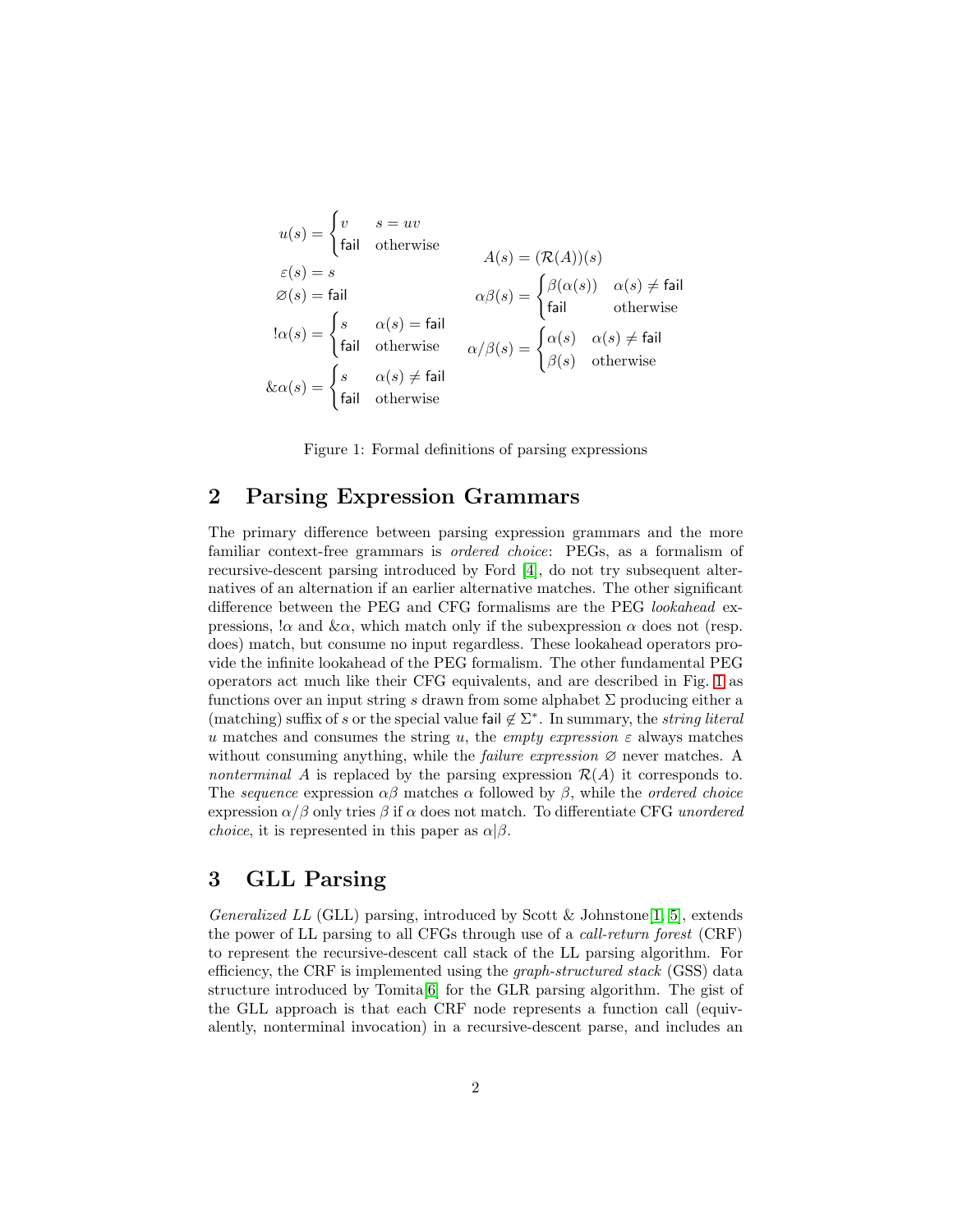input position, a nonterminal to match, and a grammar slot to return to on completion. The graph structure of this stack comes from a dynamic de-duplication of CRF nodes which share a nonterminal and input position, changing a stack data structure into a directed acyclic graph (DAG). The GLL algorithm keeps a queue of CRF nodes which are pending parsing, and handles the nondeterminism of unordered choice by enqueuing a CRF node for each choice.

Scott *et al.*[\[5\]](#page-11-3) introduced *binary subtree representation* (BSR) sets as an output format to represent nonterminal matches in GLL. The essential insight is that, while the traditional *shared packed parse forest*  $(SPPF)[6]$  $(SPPF)[6]$  data structure representing possible parse trees requires significant complication in the parser algorithm to properly store and update edges between parse tree nodes, those edges can be efficiently reconstructed from an indexed set of edgeless parse-tree nodes (the BSR set) with minimal added information.

A BSR element is a 4-tuple containing a *grammar slot*  $X ::= \alpha \theta \cdot \beta$ , and three input indices i, j, and k,  $i \leq j \leq k$ . The BSR element represents a successful match of the nonterminal X up to the end of  $\theta$ , the single terminal or nonterminal immediately before the dot of the grammar slot;  $i$  is the input index where X began to match, j is the index where  $\theta$  began to match, and k is the index where  $\theta$  finished matching. Note that if  $\beta = \varepsilon$ , the BSR node represents a complete match of X. Parse trees can be straightforwardly reconstructed from BSR sets: a predecessor of a BSR element  $(X ::= \alpha \theta \cdot \beta, i, j, k)$  is any element  $(X ::= \alpha \cdot \theta \beta, i, \ell, j)$ , while its child where  $\theta$  is some nonterminal A is any element  $(A ::= \delta \cdot, j, m, k)$ . Successor and parent elements can be defined analogously.

## 4 Parsing Expression GLL

The Parsing Expression GLL (PEGLL) algorithm introduced in this paper uses similar data structures and abstractions as GLL for CFGs. The main loop is outlined in Figure [2;](#page-3-0) it first initializes an empty queue  $R$  of slot descriptors to parse, an empty cache U of previously seen slot descriptors, and an empty set T of BSR elements to report. It then queues the start rule of the grammar at input position 0 for parsing, parses each descriptor, and completes by returning whether or not the start rule matched at position 0. Note that (unlike CFGs), PEGs match prefixes of their input, so the start rule may only consume the input up to some index  $k$ ; if this behavior is not desired, a match can be returned only if  $k$  is the length of the input string.

The primary thing the loop in Figure [2](#page-3-0) does is dispatch the current descriptor to the code which executes its parse. The code for each nonterminal may be generated according to the patterns in Figures [3](#page-3-1) and [4.](#page-3-2) This parser-generator assumes any ordered choice expressions are at the very top level of a nonterminal (parenthesized subexpressions are added as syntactic sugar, see Section [4.2\)](#page-8-0). A label is then generated for each alternate, failing over to the next alternate if it does not match, with a synthesized failure alternate at the end of each alternation.

The  $RTN(X, c_U, c_I)$  function in PEGLL code is detailed below in Figure [7,](#page-6-0) but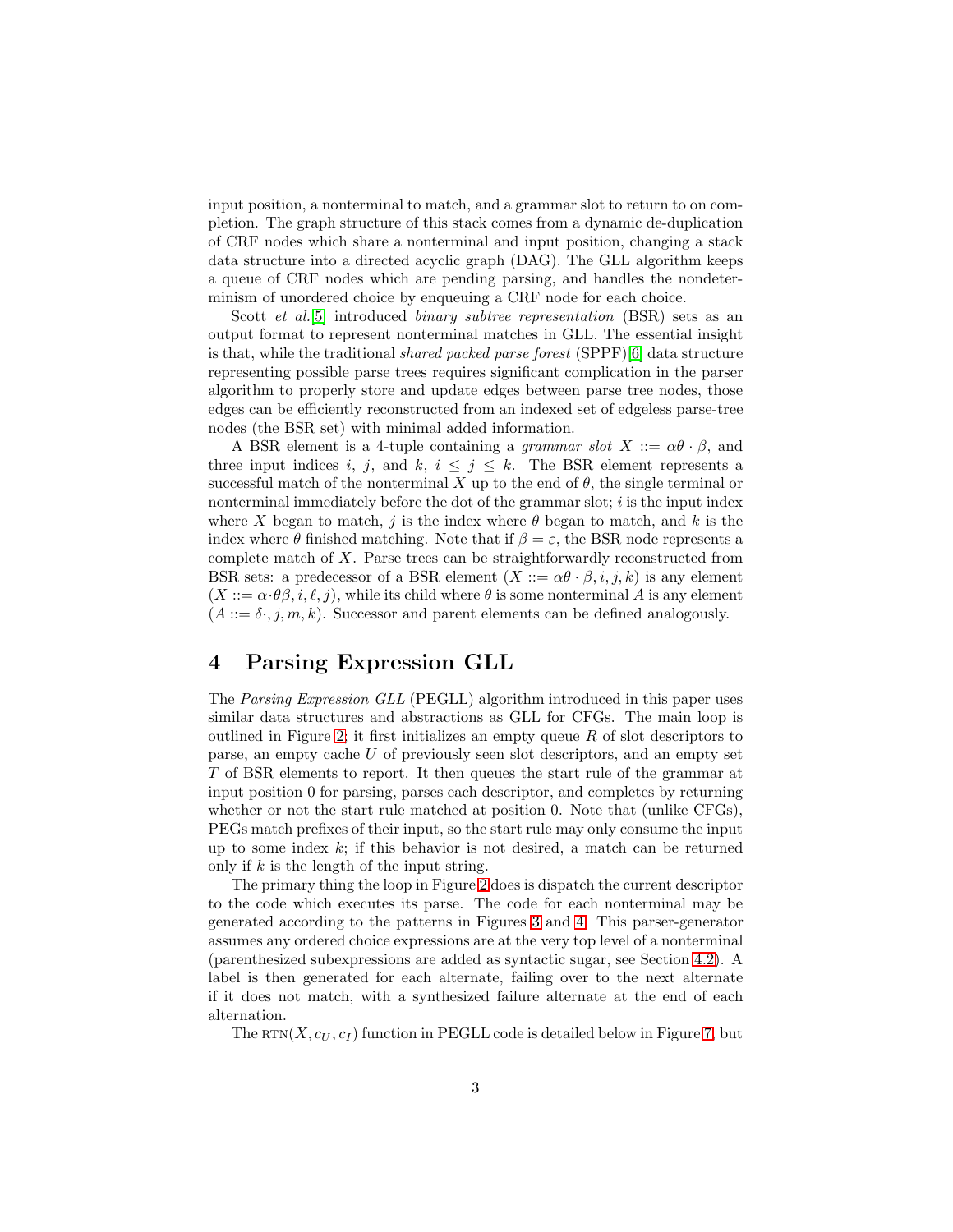<span id="page-3-0"></span>Figure 2: PEGLL main loop  $R \leftarrow \emptyset, U \leftarrow \emptyset, T \leftarrow \emptyset$  $ADDNT(S, 0)$ while  $R \neq \emptyset$  do  $(L, c_U, c_I) \leftarrow R$ .REMOVE  $t \leftarrow \text{TOKENS}(c_I) \ t' \leftarrow t$ loop switch  ${\cal L}$  $\langle$  generate code for each rule  $R$   $\rangle$ end switch nextSlot: end loop nextDesc: end while if  $\exists \alpha, j, k, (S ::= \alpha \cdot, 0, j, k) \in T$  then return match at maximal such k else return fail; end if

<span id="page-3-1"></span>Figure 3: Pattern for a nonterminal  $X ::= \tau_1 / \dots / \tau_p, p \ge 1$ case  $X ::= \tau_1$ :  $\langle$  generate code for  $X ::= \tau_1$  with failure path  $X ::= \tau_2$ RTN $(X, c_U, c_I)$ ; goto nextDesc

```
case X ::= \tau_p:
    \langle generate code for X ::= \neg \tau_p with failure path X ::= \neg \varnothing \rangleRTN(X, c_U, c_I) goto nextDesc
```
case  $X ::= \cdot \emptyset$ :  $RTN(X, c_U, \text{fail})$  goto nextDesc

. . .

<span id="page-3-2"></span>Figure 4: Pattern for a nonterminal  $X ::= \varepsilon$ case  $X ::= \cdot \varepsilon$ :  $T \leftarrow T \cup (X ::= \varepsilon., c_I, c_I, c_I)$ RTN $(X, c_U, c_I)$  goto nextDesc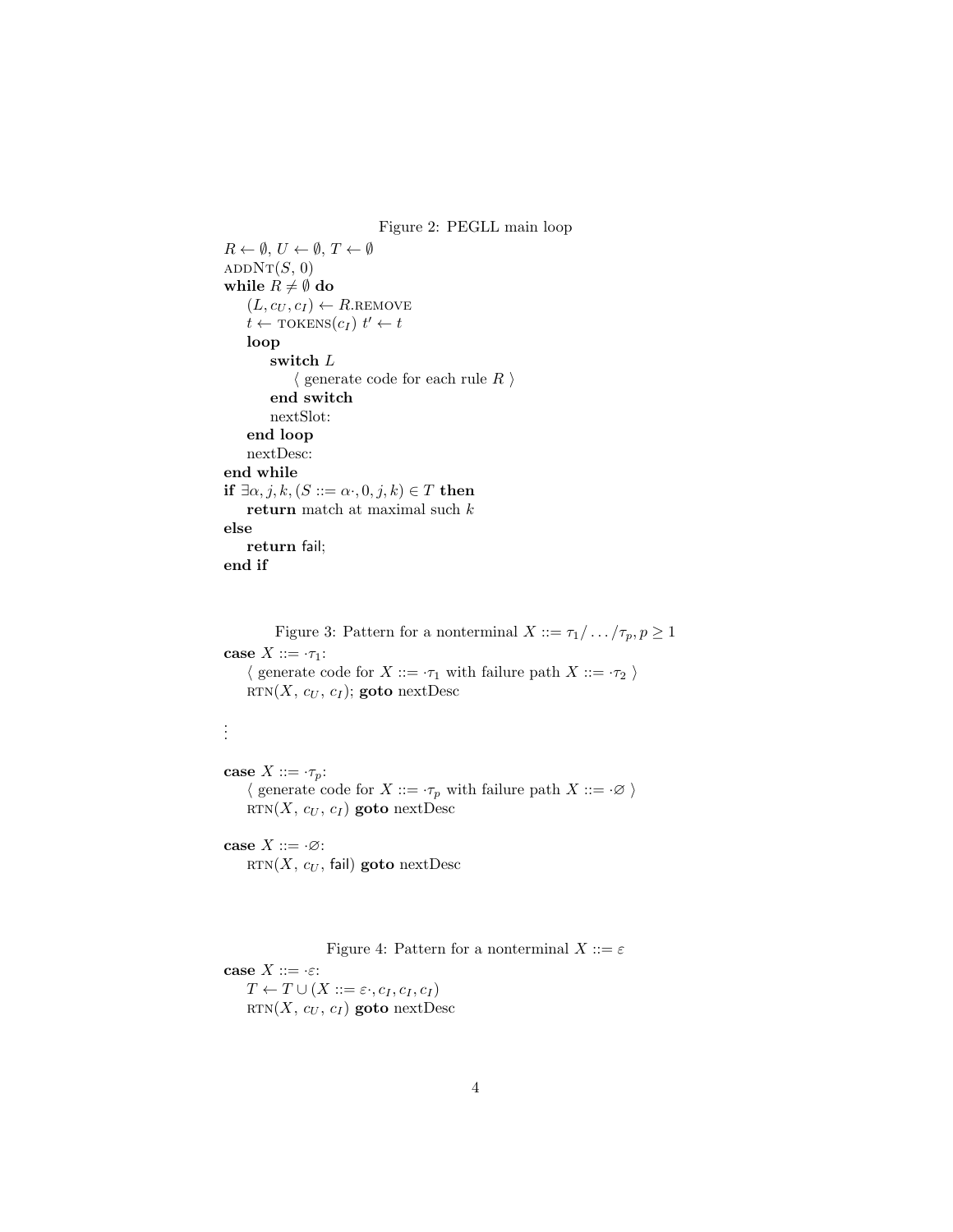<span id="page-4-0"></span>Figure 5: Pattern for a sequence  $X ::= x_1 \dots x_d$  with failure path  $L_f$  $r \leftarrow \text{TESTSELECT}(X ::= \cdot x_1 \dots x_d, t)$ if TESTSELECT failed then report error  $(L, c_I, t) \leftarrow (L_f, c_U, t')$  goto nextSlot end if  $\langle$  generate code for  $X ::= x_1 \cdot x_2 \dots x_d$  with failure path  $L_f$ . . .  $\langle$  repeat for remaining atoms  $x_2 \ldots x_d$  in sequence  $\rangle$ 

Figure 6: Pattern for an atomic expression  $X ::= \alpha \varphi \cdot \beta$  with failure path  $L_f$ 

<span id="page-4-1"></span> $\varphi = a \implies$  $R \leftarrow R \cup (X ::= \alpha a \cdot \beta, c_U, c_I, r)$  $c_I \leftarrow r$  $t \leftarrow \text{TOKENS}(c_I)$ 

 $\varphi = Y \implies$ CALL $(X ::= \alpha Y \cdot \beta, L_f, Y, c_U, c_I)$  goto nextDesc case  $X ::= \alpha Y \cdot \beta$ :

 $\varphi = \&Y \implies$ CALL $(X ::= \alpha \& Y \cdot \beta, L_f, Y, c_U, c_I)$  goto nextDesc case  $X ::= \alpha \& Y \cdot \beta$ :

$$
\varphi = !Y \implies
$$
  
CALL(L<sub>f</sub>, X ::=  $\alpha$  !Y ·  $\beta$ , Y,  $c_U$ ,  $c_I$ ) **goto** nextDesc  
case X ::=  $\alpha$  !Y ·  $\beta$ :

its essential purpose is to modify the "call stack" in the CRF graph consistently with a recursive call to the nonterminal  $X$  at position  $c<sub>U</sub>$  returning at position  $c_I$ .

To parse each of the sequence expressions  $\tau_i$  inside a nonterminal alternative, PEGLL repeatedly executes the appropriate code for each expression in the sequence, moving to the failure path if that expression does not work. The code patterns for the sequence expression are in Figure [5,](#page-4-0) while the code patterns for each atomic expression are in Figure [6.](#page-4-1) Terminal matches advance the input index  $c_I$  to the right extent r of the token and find the new tokens t at that position, while mid-sequence errors reset  $c_I$  and t to their initial values in the descriptor,  $c_U$  and  $t'$ . Note also that nonterminal calls preserve the failure path from their caller, and in particular that negative-lookahead expressions swap the success and failure results of the call.

Together, the helper functions CALL and RTN simulate the call stack of a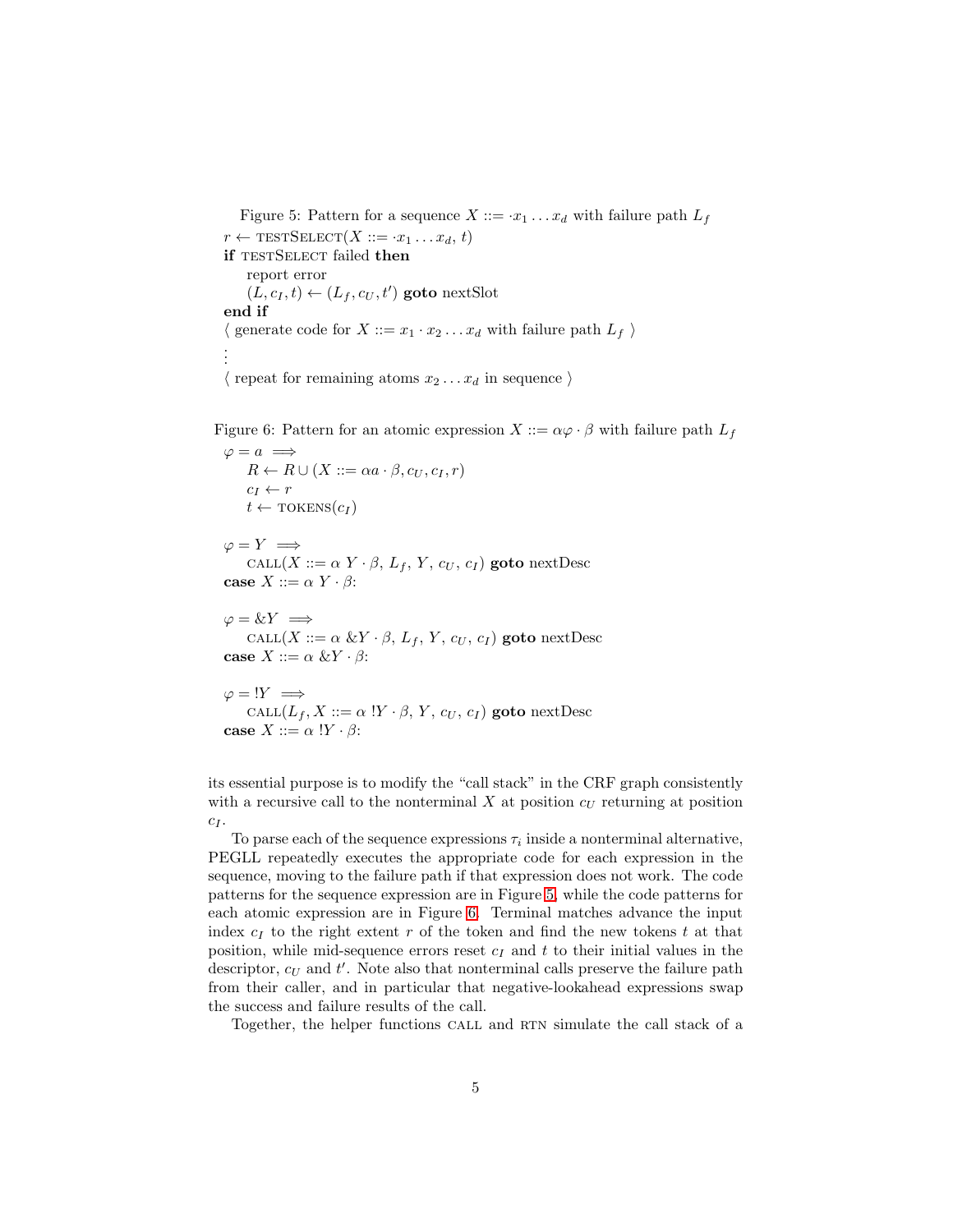recursive-descent PEG parser; full code is in Figure [7.](#page-6-0) The significant difference between the FailCRF of PEGLL and the CRF of Scott et al.[\[5\]](#page-11-3) is that edges in the FailCRF are labelled as either "match" edges or "fail" edges, representing successful and unsuccessful return paths, respectively. The motivation for this modification is handling negative lookahead expressions  $\overline{X}$  matches only if X does not, and thus the CRF needs to encode the failure of  $X$  as the trigger of a move from slot  $Y ::= \alpha \cdot !X\beta$  to slot  $Y ::= \alpha!X \cdot \beta$ . Fail edges are also used to encode the ordered choice rule; while the GLL algorithm attempts to parse all alternates of a nonterminal concurrently, PEGLL attempts one at a time, following its fail edge to the next alternate if that one fails.

In more detail, the CALL $(L_m, L_f, X, i, j)$  function enqueues parsing of nonterminal X at position j, returning to slot  $L_m$  on match or  $L_f$  on failure, where  $L_m$  or  $L_f$  began parsing at position i. The RTN $(X, j, h)$  function reports the result of parsing nonterminal X begining at position  $i$ , where h is either the last consumed position or the special value fail indicating that the parse did not succeed. For convenience, this presentation assumes the call-return forest (CRF) is stored in a global cache. The "popped cache" of previously-parsed results is included to allow updating of previous parse results when they are used in a new context and also assumed to be global.

In addition to call-stack management, a PEGLL parser-generator depends on helper functions to fill the descriptor queue  $R$ , descriptor cache  $U$ , and the BSR set T representing the parse forest. The descriptor queue management functions are all in Figure [8.](#page-7-0) ADDMATCH and ADDFAIL enqueue the next descriptor after a nonterminal match or failure, accounting for the fact that lookahead expressions consume no input and adding a BSR element for matches. ADDNT is a convenience function which enqueues the first alternate of a nonterminal in the descriptor queue. ADDDESC checks if a given descriptor has already been processed, adding it to the descriptor queue and the cache of processed descriptors if not.

### 4.1 Lexing

Traditional maximal-munch lexers interact poorly with PEG parsers; in particular, the recursive-descent structure of a parsing expression grammar may impose context-sensitive priorities between tokens, and the usual scannerless design of a PEG may result in difficult-to-decompose token sets. Nonetheless, experience [\[3,](#page-11-1) [7\]](#page-11-5) has shown that a separate lexing pass is a useful performance optimization. As such, the PEGLL parser-generator uses a regular-expression lexer modified from the traditional maximal-munch approach [\[8\]](#page-11-6). Rather than returning a single maximal-munch token at a given input position, as in the classical algorithm, the PEGLL lexer returns (from the  $T$ OKENS $(i)$  function) a map of all the tokens which match starting at position  $i$  to their greatest right extent, defering the choice of which token to actually match to the PEG rules in the parser. The TESTSELECT function, described in Figure [9](#page-7-1) in the parser is used to check if any tokens in the FIRST set of the expression [\[9\]](#page-11-7) are also present in the token set returned from the lexer.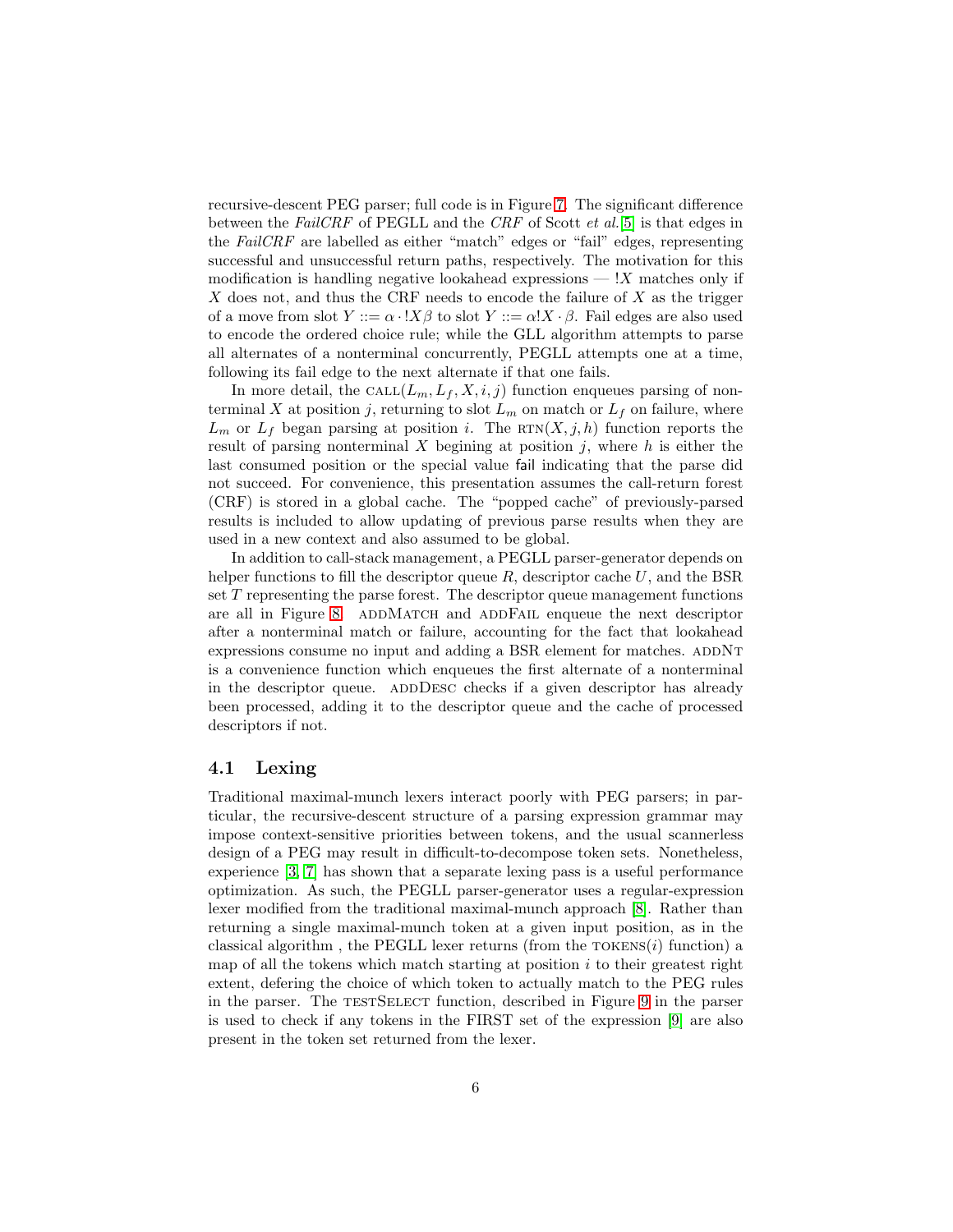<span id="page-6-0"></span>Figure 7: Code for CALL and RTN functions

```
function CALL(slot L_m, slot L_f, nonterminal X, int i, int j)
   u_m \leftarrow \text{CRF node } (L_m, i), created if not in cache
   u_f \leftarrow \text{CRF node } (L_f, i), created if not in cache
   v \leftarrow \text{CRF node } (X, j), created if not in cache
   if v was not previously in cache then
       add a match edge from v to u_m and a fail edge from v to u_fADDN(T(X, j))else
       if there is not a match edge from v to u_m then
          add a match edge from v to u_mfor all (X, j, h), h \neq fail in popped cache do
              ADDMATCH(L_m, i, j, h)end for
       end if
       if there is not a fail edge from v to u_f then
          add a fail edge from v to u_ffor all (X, j, \text{fail}) in popped cache do
              ADDFAIL(L_f, i, j)end for
       end if
   end if
end function
function RTN(nonterminal X, int j, int h)
   if (X, j, h) not in popped cache then
       add (X, j, h) to popped cache
       for all children (L, i) of (X, j) in the CRF do
          if h \neq fail then
              ADDMATCH(L, i, j, h)else
              ADDFAIL(L, i, j)end if
       end for
   end if
end function
```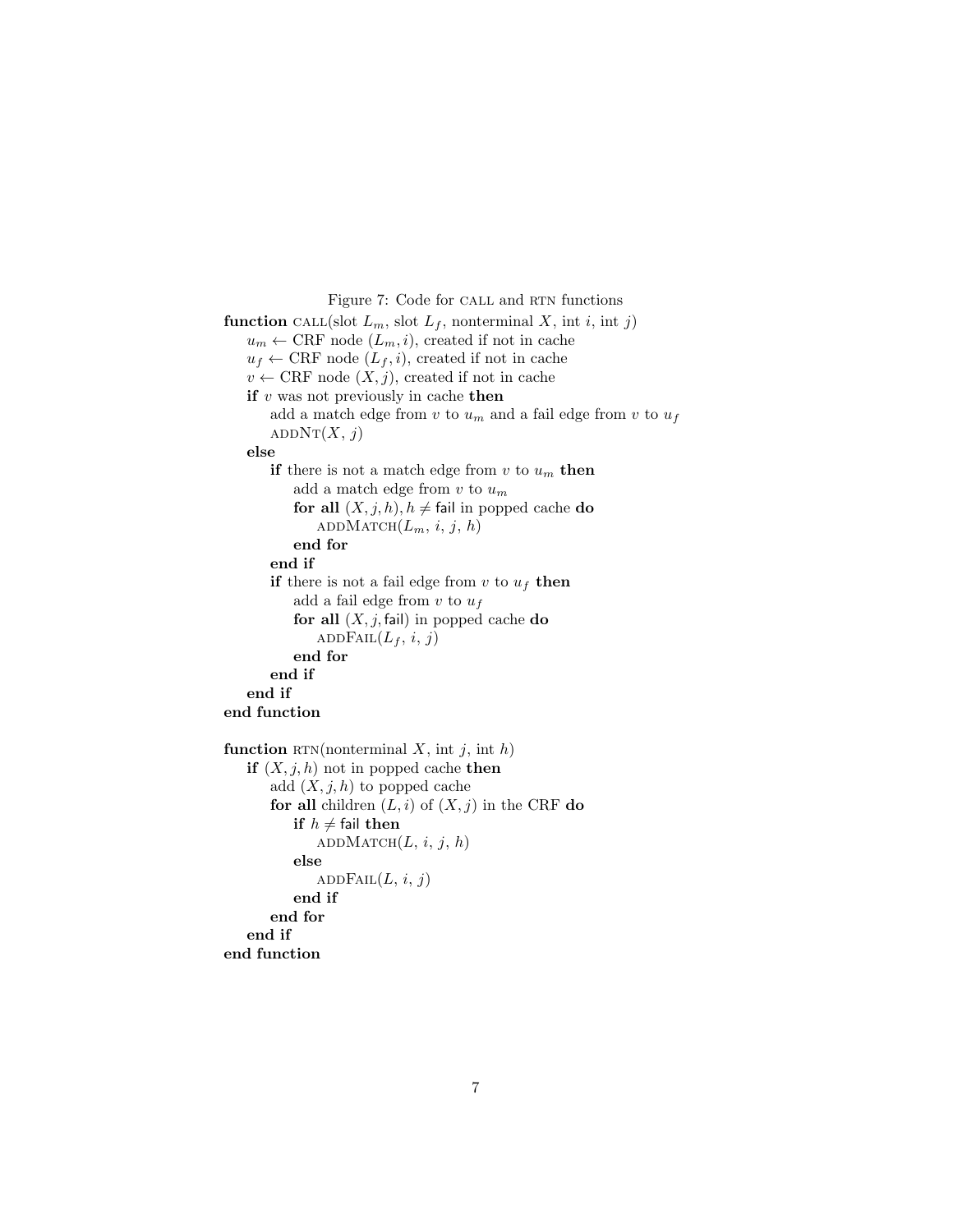```
Figure 8: Code for descriptor queue management functions
function ADDMATCH(slot L, int i, int j, int h)
   T \leftarrow T \cup (L, i, j, h)if there is a lookahead expression before the dot in L then
       ADDD\text{Esc}(L, i, j)else
       ADDEsc(L, i, h)end if
end function
function ADDFAIL(slot L, int i, int j)
   if there is a lookahead expression before the dot in L then
       ADDEsc(L, i, j)else
       ADDESC(L, i, i)end if
end function
function ADDNT(nonterminal X, int i)L \leftarrow initial slot of first alternate of XADD\text{Desc}(L, i, i)end function
function ADDDESC(slot L, int i, int h)
   if (L, i, h) \notin U then
       R \leftarrow R \cup (L, i, h)U \leftarrow U \cup (L, i, h)end if
end function
```

```
Figure 9: Code for TESTSELECT function
function TESTSELECT(slot L, token set T, int c_I)
   b \leftarrow -1if L is nullable then b \leftarrow c_Iend if
   for all (t, r) in T do
       if r > b and t \in FIRST(L) then b \leftarrow rend if
   end for
   return\boldsymbol{b}
```
end function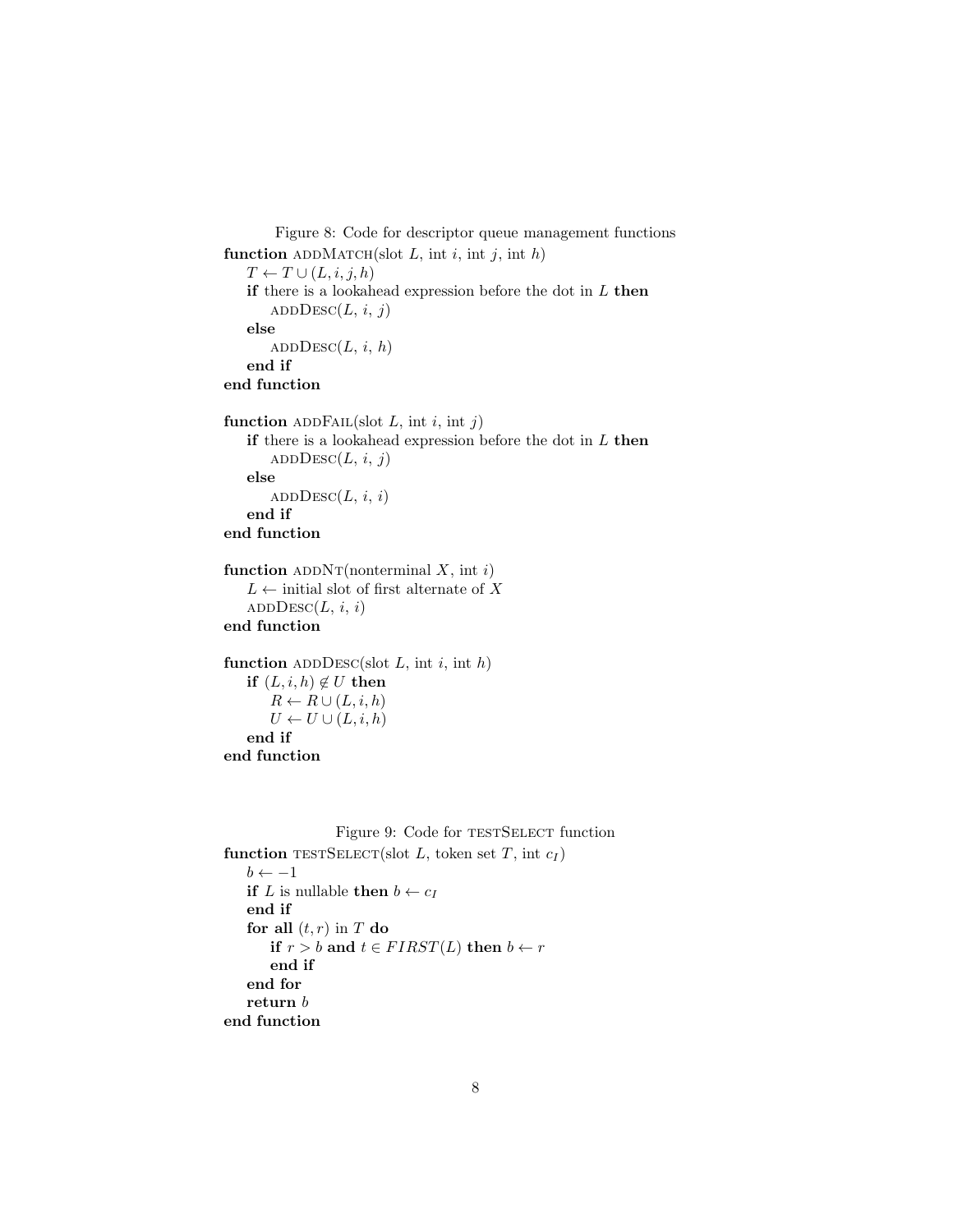$$
\mathcal{R}_{\alpha?} = \alpha/\varepsilon
$$
  

$$
\mathcal{R}_{\alpha^*} = \alpha \mathcal{R}_{\alpha^*}/\varepsilon
$$
  

$$
\mathcal{R}_{\alpha^+} = \alpha \mathcal{R}_{\alpha^*}
$$

<span id="page-8-1"></span>Figure 10: Each syntactic sugar expression  $\varphi$  is replaced by a fresh nonterminal  $\mathcal{R}_{\varphi}$  defined as in this table.

#### <span id="page-8-0"></span>4.2 Syntactic Sugar

The preceding discussion has outlined how PEG semantics are supported within the framework of the GLR algorithm; however, support for the fundamental PEG operators does not cover how several common PEG idioms are supported. Much like the EBNF notation for CFGs, PEGs typically support the "syntactic sugar" operators defined in Figure [10](#page-8-1) for optional and repeated matches. The  $\alpha$ <sup>7</sup>,  $\alpha$ <sup>\*</sup>, and  $\alpha$ <sup>+</sup> operators have their usual semantics of match  $\alpha$  zero-or-one, zero-or-more, and one-or-more times, respectively, though note that the orderedchoice semantics of PEGs imply greedy match. The PEGLL parser supports expressions using these operators by replacing such expressions during AST generation with a fresh nonterminal defined as in Figure [10.](#page-8-1)

#### 4.3 Unordered Choice

PEGLL also supports an unordered-choice operator; the main challenge in implementing unordered choice in PEGLL is determining when to trigger the failure path for a nonterminal. PEGLL introduces the failure paths in the Fail-CRF data structure to support the sequential nature of ordered choice – when one alternate fails, it enqueues the next, and when the final alternate fails the algorithm marks the failure of the entire nonterminal. Unordered choice, by contrast, has concurrent semantics; all alternates can conceptually be executed in parallel (as in Scott & Johnstone's GLL  $[1, 2]$  $[1, 2]$ ), and the nonterminal only fails if all alternates fail.

The approach taken by PEGLL is formalized in Figure [11,](#page-9-0) but the essential idea is to duplicate all alternates of an unordered choice into a pass alternate and a fail alternate. Matching of an unordered choice begins with the first fail alternate, and proceeds sequentially through the alternates in source order, as in PEGLL's handling of ordered choice. Fail alternates all enqueue the next fail alternate on failure, or the next pass alternate on success, while pass alternates enqueue the next pass alternate on either success or failure; the final fail alternate marks the failure of the nonterminal on failure, while any alternate that succeeds marks the success of the nonterminal. The effect of this duplication of alternates is to encode the failure or success of previous unordered alternates in the control-flow of the algorithm, rather than modifying the FailCRF to store this information in the data structure. This choice was made to avoid a memory-usage penalty in all FailCRF nodes to support unordered choice, but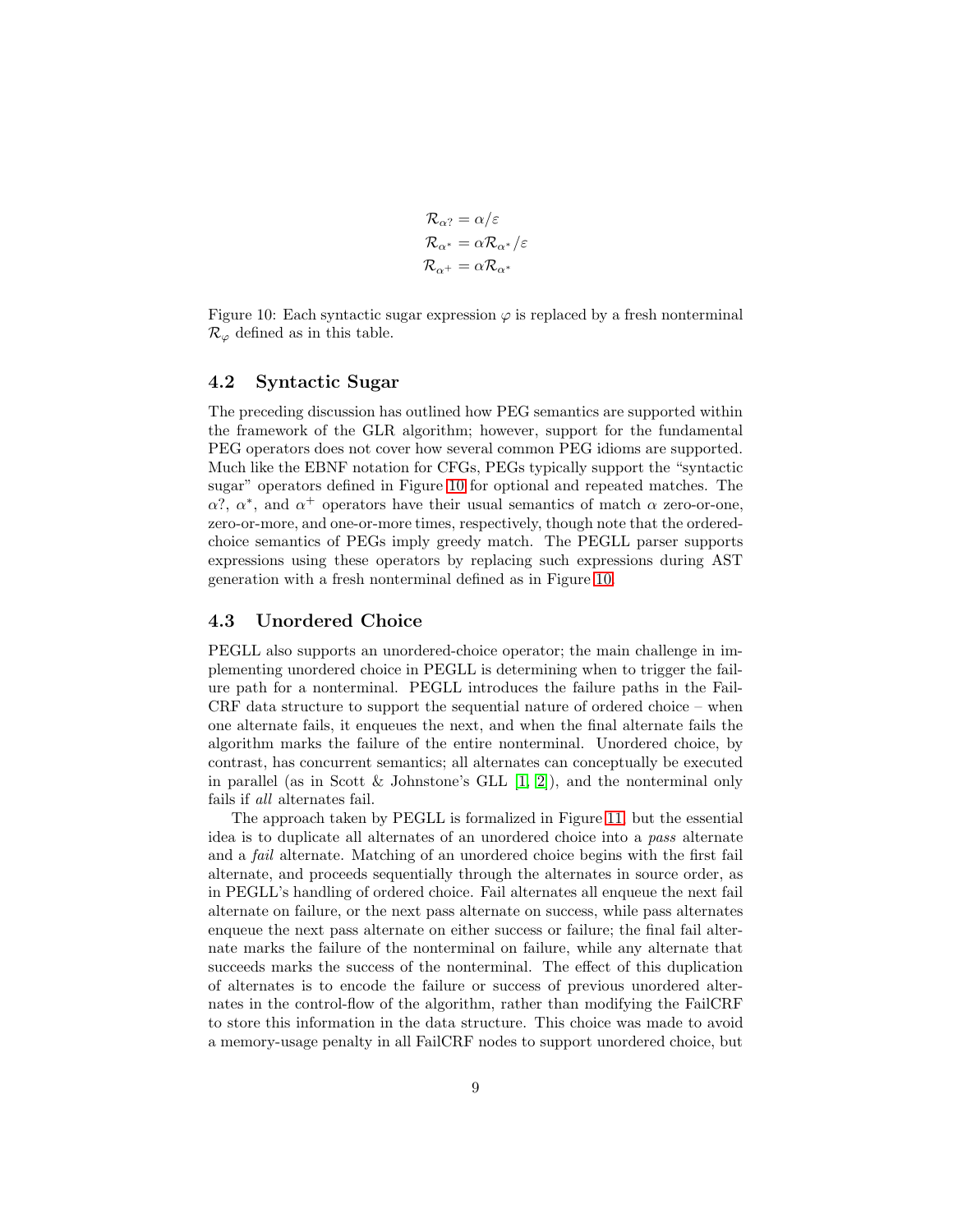<span id="page-9-0"></span>Figure 11: Pattern for an unordered-choice nonterminal  $X := \tau_1 | \dots | \tau_p, p \geq 1$ case  $X_{fail} ::= \tau_1$ :  $\langle$  generate code for  $X ::= \tau_1$  with failure path  $X_{fail} ::= \tau_2 \rangle$  $RTN(X, c_U, c_I);$  $(L, c_I, t) \leftarrow (X_{pass} ::= \cdot \tau_2, c_U, t')$  goto nextSlot case  $X_{pass} ::= \tau_2$ :  $\langle$  generate code for  $X ::= \cdot \tau_2$  with failure path  $X_{pass} ::= \cdot \tau_3$   $\rangle$  $RTN(X, c_U, c_I);$  $(L, c_I, t) \leftarrow (X_{pass} ::= \tau_3, c_U, t')$  goto nextSlot . . . case  $X_{fail} ::= \tau_p$ :  $\langle$  generate code for  $X ::= \tau_p$  with failure path  $X_{fail} ::= \cdot \emptyset$ RTN $(X, c_U, c_I)$  goto nextDesc case  $X_{fail} ::= \cdot \emptyset$ :  $RTN(X, c_U, \text{fail})$  goto nextDesc

empirical investigation of the relative trade-offs of both approaches would be a fruitful direction for future work.

### 5 Related Work

There are a number of pre-existing approaches to PEG parsing; Ford [\[4\]](#page-11-2) introduced the PEG formalism and two algorithms, a backtracking recursive descent algorithm and a memoized packrat algorithm. In practice, recursive decent is more efficient, but has exponential worst-case runtime, while packrat trades increased space and time in the common case for linear worst-case runtime[\[10\]](#page-11-8); most subsequent work has attempted to mitigate one or both of these shortcomings. Mizushima *et al.* [\[11\]](#page-11-9) use *cut operators* to reduce the memory usage of packrat parsing, while Kuramitsu [\[12\]](#page-11-10) and Redziejowski [\[13\]](#page-11-11) use heuristic table-trimming mechanisms to similar effect. Medeiros & Ierusalimschy [\[14\]](#page-11-12) and Henglein & Rasmussen [\[15\]](#page-11-13) have developed a parsing machine approach and a tabular parsing algorithm, respectively, both of which have some evidence of efficient performance. Moss [\[16\]](#page-12-0) and Garnock-Jones et al. [\[17\]](#page-12-1) have independently developed derivative parsing algorithms for PEGs, neither of which claim improved performance, but which allow use of PEGs with algorithmic tools based on derivative parsing. Similarly to this work, Chida & Kuramitsu [\[18\]](#page-12-2) have extended the PEG formalism to include unordered choice. Medeiros et al.[\[19\]](#page-12-3) and Hutchinson [\[20\]](#page-12-4) have developed PEG parsers that accept left-recursive gram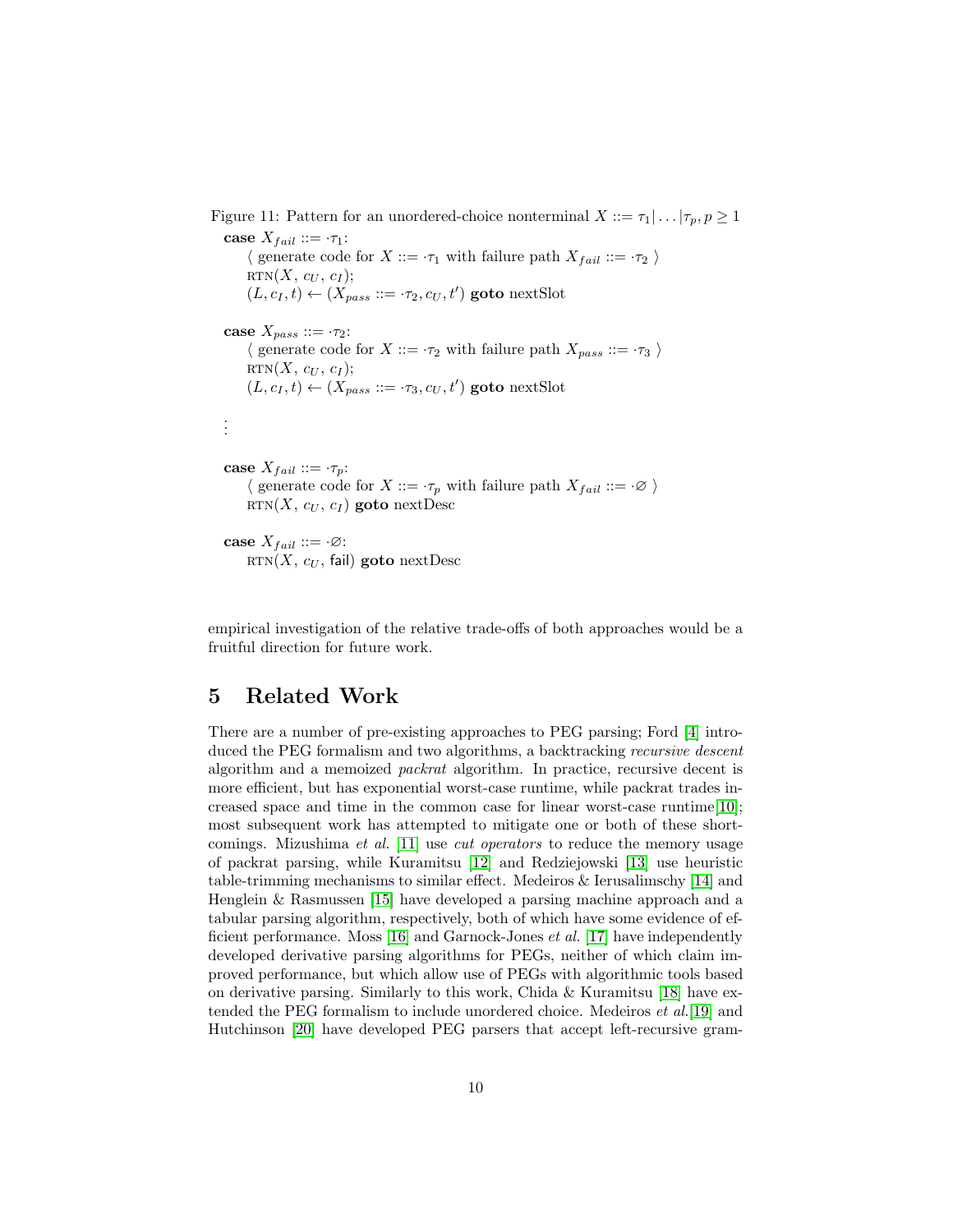mars, while Redziejowski [\[21\]](#page-12-5) has developed a grammar re-writing scheme that accomplishes the same end.

Scott & Johnstone's GLL algorithm  $[1, 2]$  $[1, 2]$  is based on the GLR algorithm of Tomita[\[6\]](#page-11-4). The PEGLL implementation (based on Ackerman's GoGLL [\[3\]](#page-11-1)) also uses a modified call-return forest (CRF) for control flow and a binary subtree representation (BSR) for parse results, both as in Scott *et al.*[\[5\]](#page-11-3). Afroozeh  $\&$ Izmaylova [\[22\]](#page-12-6) have contributed performance improvements and extensions to the original GLL algorithm. Parr *et al.*[\[23\]](#page-12-7) have developed the  $ALL(*)$  parsing algorithm, with similar power to GLL but better reported runtime performance.

### 6 Conclusion & Future Work

This paper has described PEGLL, a new algorithm for parsing parsing expression grammars, based on Scott  $\&$  Johnstone's GLL [\[1,](#page-10-0) [2\]](#page-11-0). The primary contribution is the FailCRF data structure, which adds failure paths to GLL's call-return forest, and code-generation algorithms to implement PEG semantics on top of this data structure. In addition to supporting the fundamental ordered-choice and lookahead operators of PEG, PEGLL also includes support for repetition operators as syntactic sugar, and also for CFG-style unordered choice using a duplication approach to track whether any of the unordered alternates have matched.

An Apache-licenced implementation of PEGLL is available on GitHub<sup>[1](#page-10-1)</sup>; this implementation passes the research team's internal correctness tests, but performance testing is left to future work. In addition to measuring and optimizing the performance of the PEGLL algorithm, a straightforward piece of future work would be to expand the expressivity of PEGLL's operator set; parenthesized subexpressions would be a natural expansion, as would more variants on the repetition operators – in particular, non-greedy variants could be implemented by using unordered choice instead of ordered choice in the generated nonterminals.

A more ambitious advance would be to support left-recursive rules in PEGLL. Combined with PEGLL's existing support for unordered choice, allowing leftrecursive rules would make the set of languages parsed by PEGLL a superset of both parsing-expression languages and context-free languages, allowing language designers to apply the idioms and capabilities of both formalisms as desired. Given that GLL already supports left-recursive rules [\[1\]](#page-10-0) and a number of approaches have been suggested for PEG-parsing as well [\[19,](#page-12-3) [20,](#page-12-4) [21\]](#page-12-5), this goal should be achievable.

### <span id="page-10-0"></span>References

[1] E. Scott and A. Johnstone, "GLL parsing," Electronic Notes in Theoretical Computer Science, vol. 253, no. 7, pp. 177–189, 2010.

<span id="page-10-1"></span><sup>1</sup><https://github.com/bruceiv/pegll>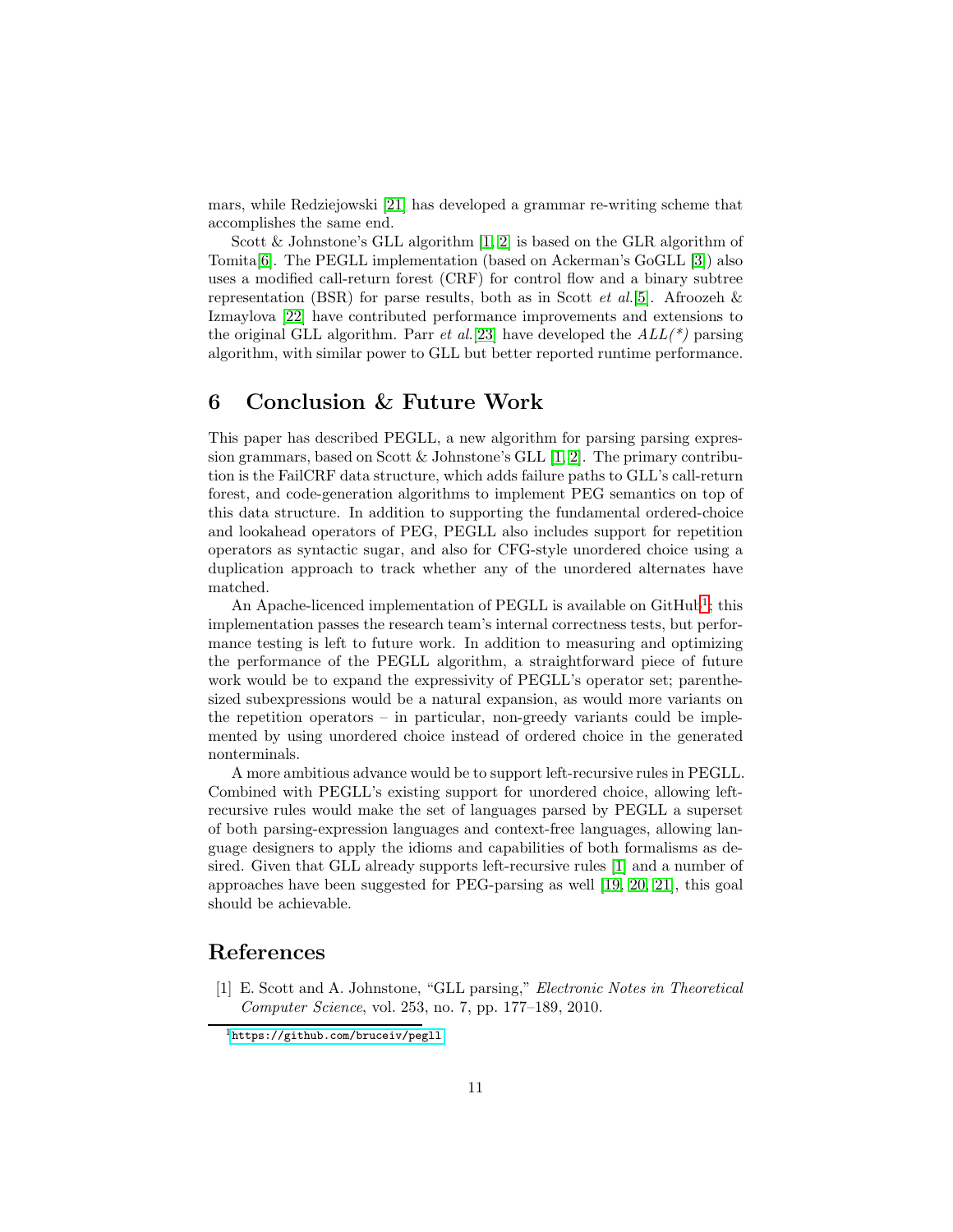- <span id="page-11-1"></span><span id="page-11-0"></span>[2] E. Scott and A. Johnstone, "Structuring the GLL parsing algorithm for performance," Science of Computer Programming, vol. 125, pp. 1–22, 2016.
- <span id="page-11-2"></span>[3] M. Ackerman, "GoGLL." <https://github.com/goccmack/gogll>, 2019. accessed 24-Nov-2021.
- [4] B. Ford, "Packrat parsing: a practical linear-time algorithm with backtracking," Master's thesis, Massachusetts Institute of Technology, September 2002.
- <span id="page-11-3"></span>[5] E. Scott, A. Johnstone, and L. T. van Binsbergen, "Derivation representation using binary subtree sets," Science of Computer Programming, vol. 175, pp. 63–84, 2019.
- <span id="page-11-4"></span>[6] M. Tomita, Efficient Parsing for Natural Language: A Fast Algorithm for Practical Systems, vol. 8. Springer Science & Business Media, 1985.
- <span id="page-11-5"></span>[7] N. Laurent, *Principled Procedural Parsing*. PhD thesis, Université catholique de Louvain, 2019.
- <span id="page-11-6"></span>[8] A. V. Aho, M. S. Lam, R. Sethi, and J. D. Ullman, Compilers: Principles, Techniques & Tools. Boston: Pearson Education, second ed., 2007.
- <span id="page-11-7"></span>[9] R. R. Redziejowski, "Applying classical concepts to parsing expression grammar," Fundamenta Informaticae, vol. 93, no. 1-3, pp. 325–336, 2009.
- <span id="page-11-8"></span>[10] A. Moss, "Derivatives of parsing expression grammars," in Proceedings 15th International Conference on Automata and Formal Languages, AFL 2017, Debrecen, Hungary, September 4-6, 2017., pp. 180–194, 2017.
- <span id="page-11-9"></span>[11] K. Mizushima, A. Maeda, and Y. Yamaguchi, "Packrat parsers can handle practical grammars in mostly constant space," in Proceedings of the 9th ACM SIGPLAN-SIGSOFT Workshop on Program Analysis for Software Tools and Engineering, PASTE '10, (New York, NY, USA), pp. 29–36, ACM, 2010.
- <span id="page-11-10"></span>[12] K. Kuramitsu, "Packrat parsing with elastic sliding window," Journal of Information Processing, vol. 23, no. 4, pp. 505–512, 2015.
- <span id="page-11-11"></span>[13] R. R. Redziejowski, "Parsing expression grammar as a primitive recursivedescent parser with backtracking," Fundamenta Informaticae, vol. 79, no. 3-4, pp. 513–524, 2007.
- <span id="page-11-12"></span>[14] S. Medeiros and R. Ierusalimschy, "A parsing machine for PEGs," in Proceedings of the 2008 Symposium on Dynamic Languages, DLS '08, (New York, NY, USA), pp. 2:1–2:12, ACM, 2008.
- <span id="page-11-13"></span>[15] F. Henglein and U. T. Rasmussen, "Peg parsing in less space using progressive tabling and dynamic analysis," in Proceedings of the 2017 ACM SIGPLAN Workshop on Partial Evaluation and Program Manipulation, PEPM 2017, (New York, NY, USA), pp. 35–46, ACM, 2017.